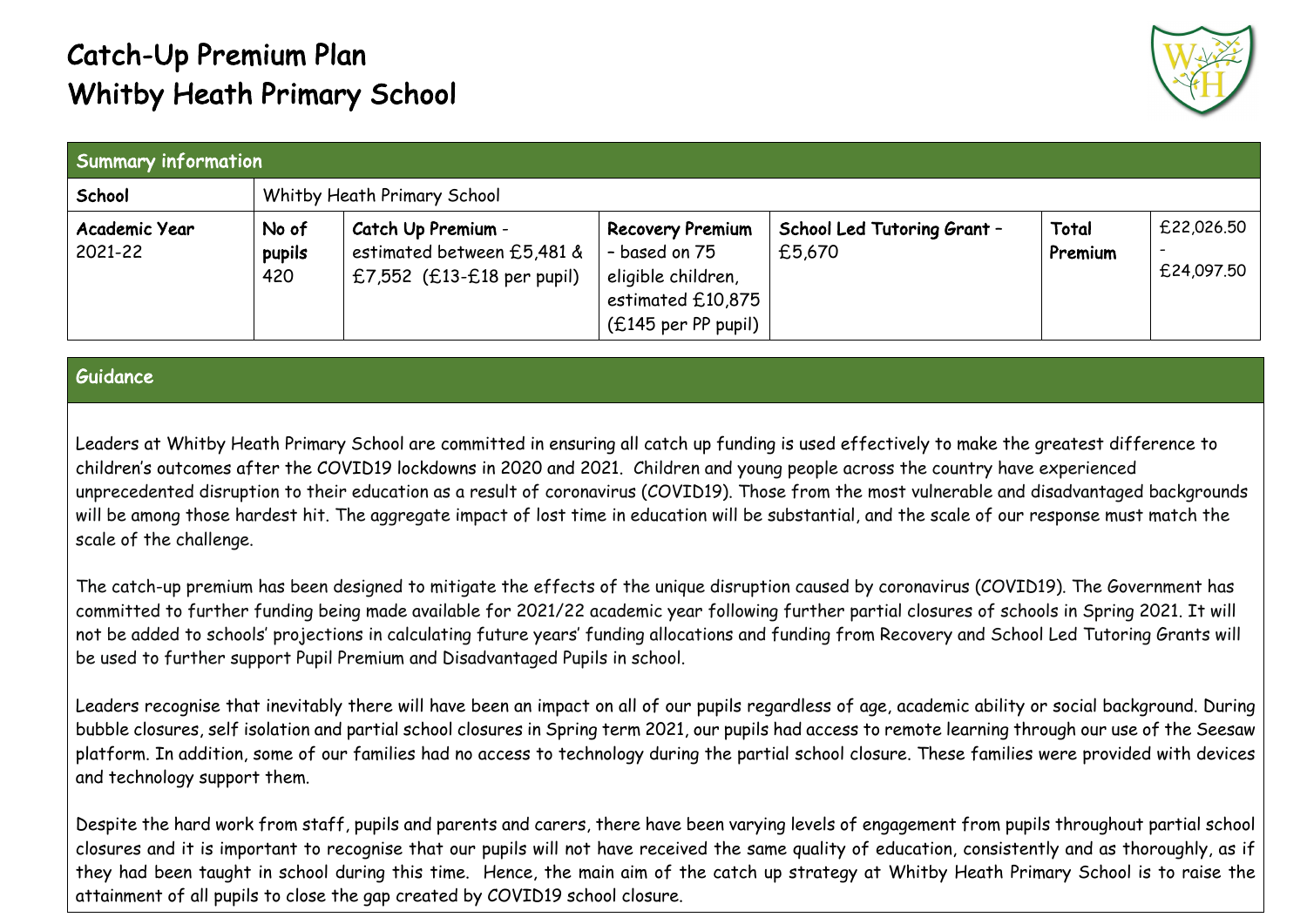Barriers to learning have been identified across the school, as well as in specific year groups, some of which are identified below. The school's curriculum contingency planning will ensure all pupils are taught any missed content from previous units of work from the last academic year. However, staff will continue to deliver age related content and make provisions for missed learning naturally through current units of work wherever possible.

Primarily, using the catch up funding available, school will be using additional teachers to target identified children across all year groups. This will be enhanced through additional intervention programmes being delivered with planned CPD for staff focused on our Rainbow Recovery Curriculum to ensure a sustained response and to ensure attainment is improved long term. Some money will also be used for developing children's resilience and well-being so that they can strengthen their learning behaviours ensuring that they will become successful learners long term.

Leaders have considered many factors carefully in deciding how to allocate and spend the Catch-Up Premium. We have used the government recommended 'Covid-19 Support Guide for Schools', published by the Education Endowment Foundation (EEF) as well as the DfE School -Led Tutoring Guidance, to help identify the best strategies, based on long-term research, that will enable us to achieve the most positive outcomes for our pupils.

| Use of Funds                                                                                                                                            | <b>EEF Recommendations</b>           |
|---------------------------------------------------------------------------------------------------------------------------------------------------------|--------------------------------------|
| Schools should use this funding for specific activities to support their<br>pupils to catch up for lost teaching over the previous months, in line with | The EEF advises the following:       |
| the quidance on curriculum expectations                                                                                                                 | Teaching and whole school strategies |
|                                                                                                                                                         | Supporting great teaching            |
| Schools have the flexibility to spend their funding in the best way for                                                                                 | Pupil assessment and feedback        |
| their cohort and circumstances.                                                                                                                         | Transition support                   |
| To support schools to make the best use of this funding, the Education                                                                                  | Targeted approaches                  |
| Endowment Foundation (EEF) has published a Coronavirus (COVID19)                                                                                        | One to one and small group tuition   |
| support quide for schools with evidence-based approaches to catch up                                                                                    | Intervention programmes              |
| for all pupils. Schools should use this document to help them direct their<br>additional funding in the most effective way.                             | Extended school time                 |
|                                                                                                                                                         | Wider strategies                     |
|                                                                                                                                                         | Supporting parent and carers         |
|                                                                                                                                                         | Access to technology                 |
|                                                                                                                                                         | Summer support                       |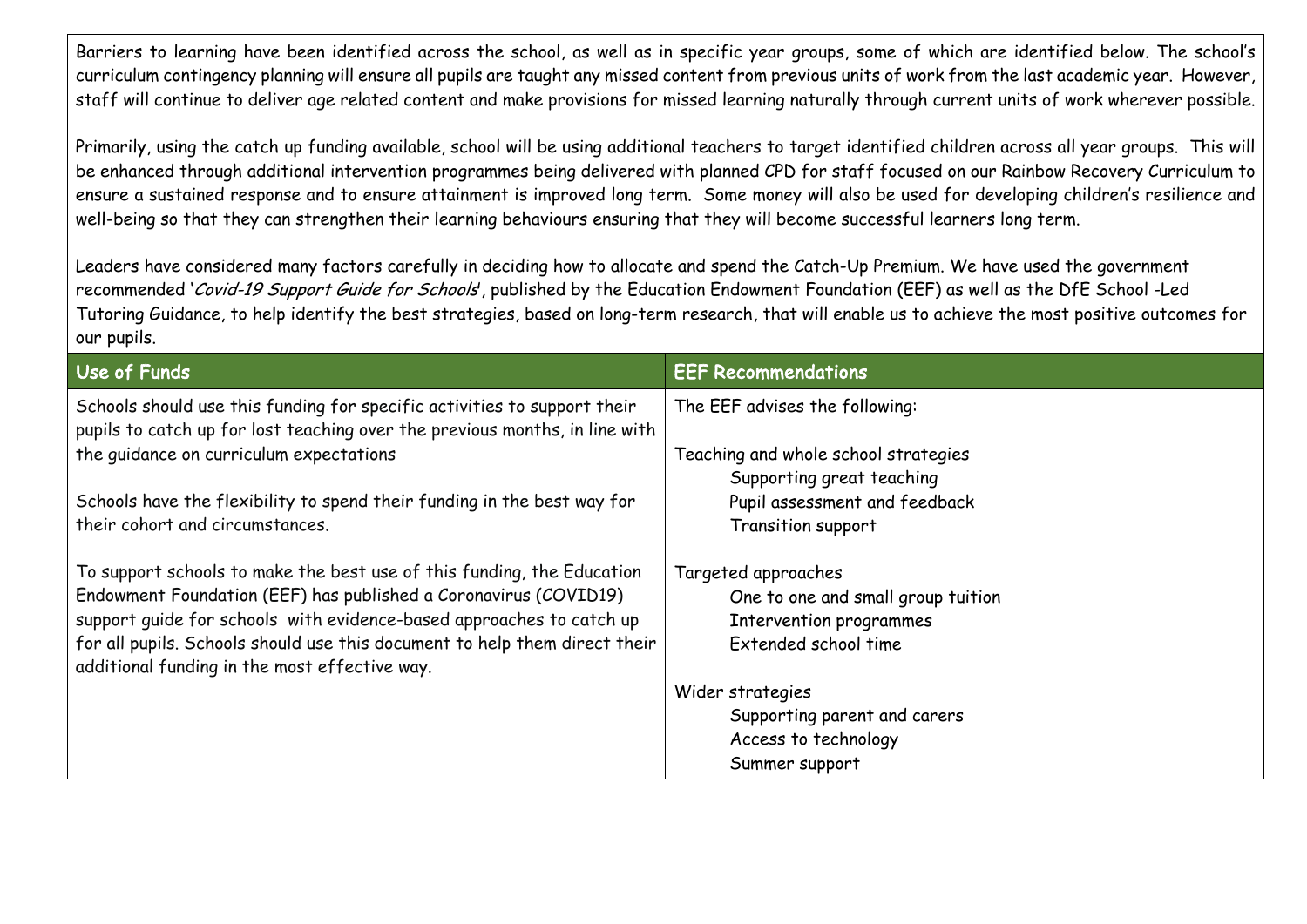|                               | Identified impact of lockdown                                                                                                                                                                                                                                                                                                                                                                                                                                                                                                                                                                                                                                                             |
|-------------------------------|-------------------------------------------------------------------------------------------------------------------------------------------------------------------------------------------------------------------------------------------------------------------------------------------------------------------------------------------------------------------------------------------------------------------------------------------------------------------------------------------------------------------------------------------------------------------------------------------------------------------------------------------------------------------------------------------|
| Maths                         | Specific content has not been covered in the level of depth required due to lockdowns, leading to gaps in learning and stalled<br>sequencing of journeys. Children still have an appetite for Maths and the lockdowns have not affected their attitudes however, they<br>are quite simply, 'behind'.<br>Recall of basic skills has suffered - children are not able to recall addition facts, times tables and have forgotten once taught<br>calculation strategies. Pupils missed the regular, daily practise of key arithmetic skills and so are less secure or show gaps in their<br>knowledge of prior years' calculations. This is reflected in formative and summative assessments. |
| Writing                       | Children have lost essential practising of writing skills. Grammar, punctuation, sentence composition, handwriting and spelling specific<br>knowledge has suffered, leading to lack of fluency in writing. Those who have maintained writing throughout lockdowns are less<br>affected, however, those who have not maintained regular, quality writing have had to work additionally hard on writing stamina and<br>improving their motivation due to the lack of fluency in their ability to write.                                                                                                                                                                                     |
| Reading                       | Children accessed reading during lockdowns more than any other subject. This is something that was more accessible for families<br>and required less teacher input. However, children are less fluent in their reading and the gap between those children that read<br>widely and those children who don't is now increasingly wide. Gaps in early reading skills and phonics have also been affected. The<br>bottom 20% of readers have been disproportionately impacted.                                                                                                                                                                                                                |
| Non-core                      | There are now significant gaps in knowledge - whole units of work have not been taught meaning that children are less able to access<br>pre-requisite knowledge when learning something new and they are less likely to make connections between concepts and themes<br>throughout the curriculum. Children have also missed out on the curriculum experiences e.g. trips, visitors and powerful curriculum<br>moments as well as developing their cultural capital.                                                                                                                                                                                                                      |
| Learning<br><b>Behaviours</b> | Children's learning behaviours, including their self confidence, ability to work independently, willingness to cooperate, interact and<br>learn with peers, problem solving skills, enthusiasm about learning and personal responsibility, are key drivers to their success as<br>learners. The adjustment from remote learning to in school learning and back again has negatively impacted some children's<br>previously positive learning behaviours and gaps in these behaviours have to be addressed to secure confident learning in all areas of<br>the curriculum.                                                                                                                 |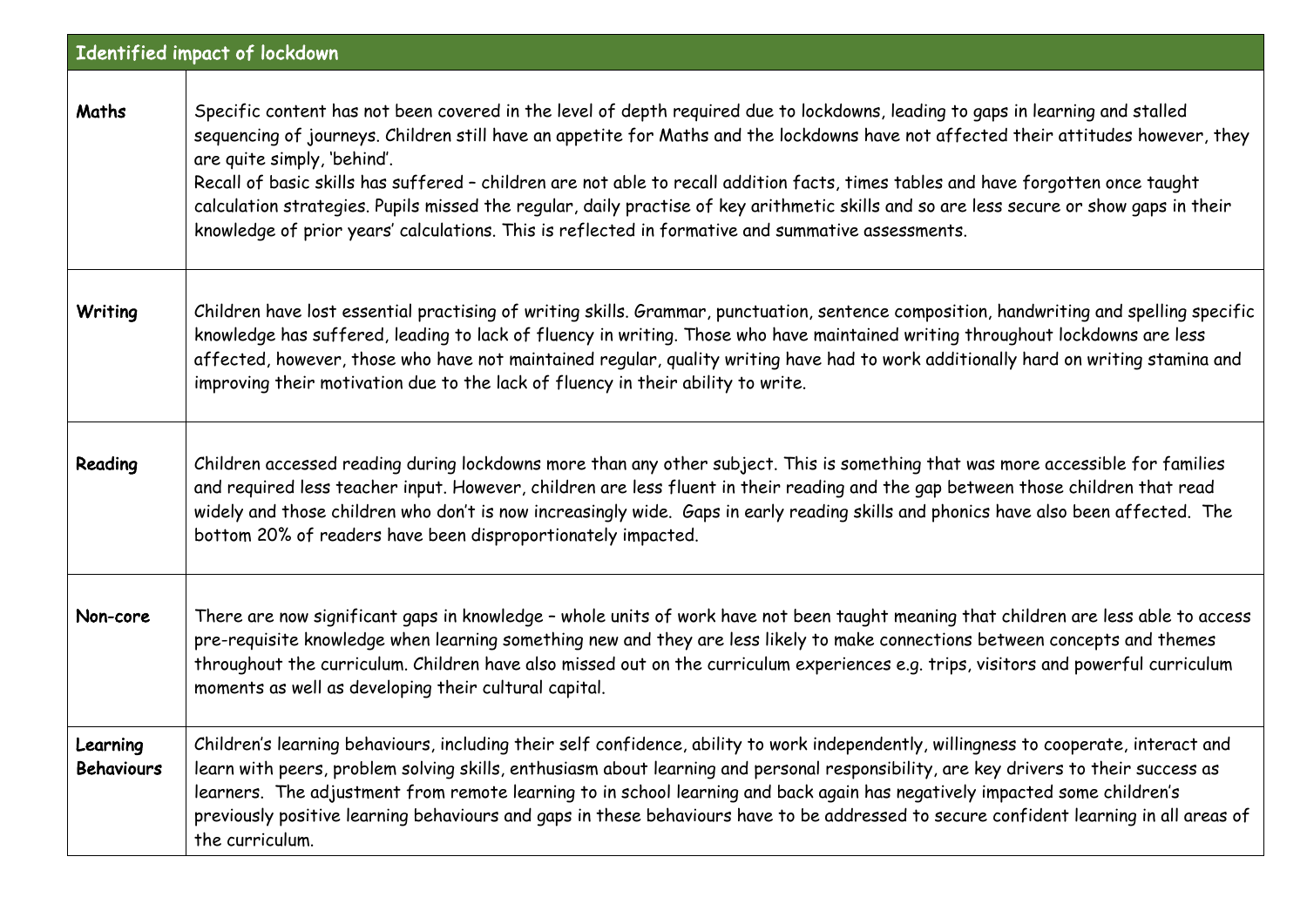| <b>Intended outcomes</b> |                                                                                                                                                            |
|--------------------------|------------------------------------------------------------------------------------------------------------------------------------------------------------|
|                          | At the end of Key stage 1 and 2, proportions of disadvantaged pupils meeting ARE in writing, reading and Maths, to be at least in line  <br>with national. |
|                          | Secure high standards achieved in reading, writing and maths at the end of key stage and year                                                              |
| 3.                       | Percentage of pupils meeting expected standard in phonic screen check to be at least in line with national after impact of closure for<br>Covid19.         |
|                          | Attainment for all children is at least in line with national data for GLD.                                                                                |

| <b>Success Criteria</b>                                                                                                                                                                                                                                                       |                                                                            |                          |                          |                          |  |  |  |
|-------------------------------------------------------------------------------------------------------------------------------------------------------------------------------------------------------------------------------------------------------------------------------|----------------------------------------------------------------------------|--------------------------|--------------------------|--------------------------|--|--|--|
| Criteria                                                                                                                                                                                                                                                                      | Evidence                                                                   | <b>Autumn evaluation</b> | <b>Spring Evaluation</b> | <b>Summer Evaluation</b> |  |  |  |
| All teachers continue to deliver the<br>school's intent for reading, writing and<br>maths and implement relevant interventions<br>to support disadvantaged pupils to meet                                                                                                     | Internal data<br>Pupil progress<br>meetings                                |                          |                          |                          |  |  |  |
| ARE in reading, writing and maths.                                                                                                                                                                                                                                            | IDSR/ASP/SPS                                                               |                          |                          |                          |  |  |  |
| All teachers to use termly assessment data<br>from Educater to target children for<br>intervention to ensure % of pupils achieving<br>expected and higher standards in reading,<br>writing and Maths across school increased<br>from baselines on entry in September<br>2021. | Internal data<br>Pupil progress<br>meetings<br>IDSR/ASP/SPS                |                          |                          |                          |  |  |  |
| Assessment data shows percentage of<br>pupils meeting expected standard in phonic<br>screen check is at least in line with national<br>figures after impact of closures for<br>Covid19.                                                                                       | Internal data<br>Phonic screen<br>checks Autumn<br>2021 and<br>Summer 2022 |                          |                          |                          |  |  |  |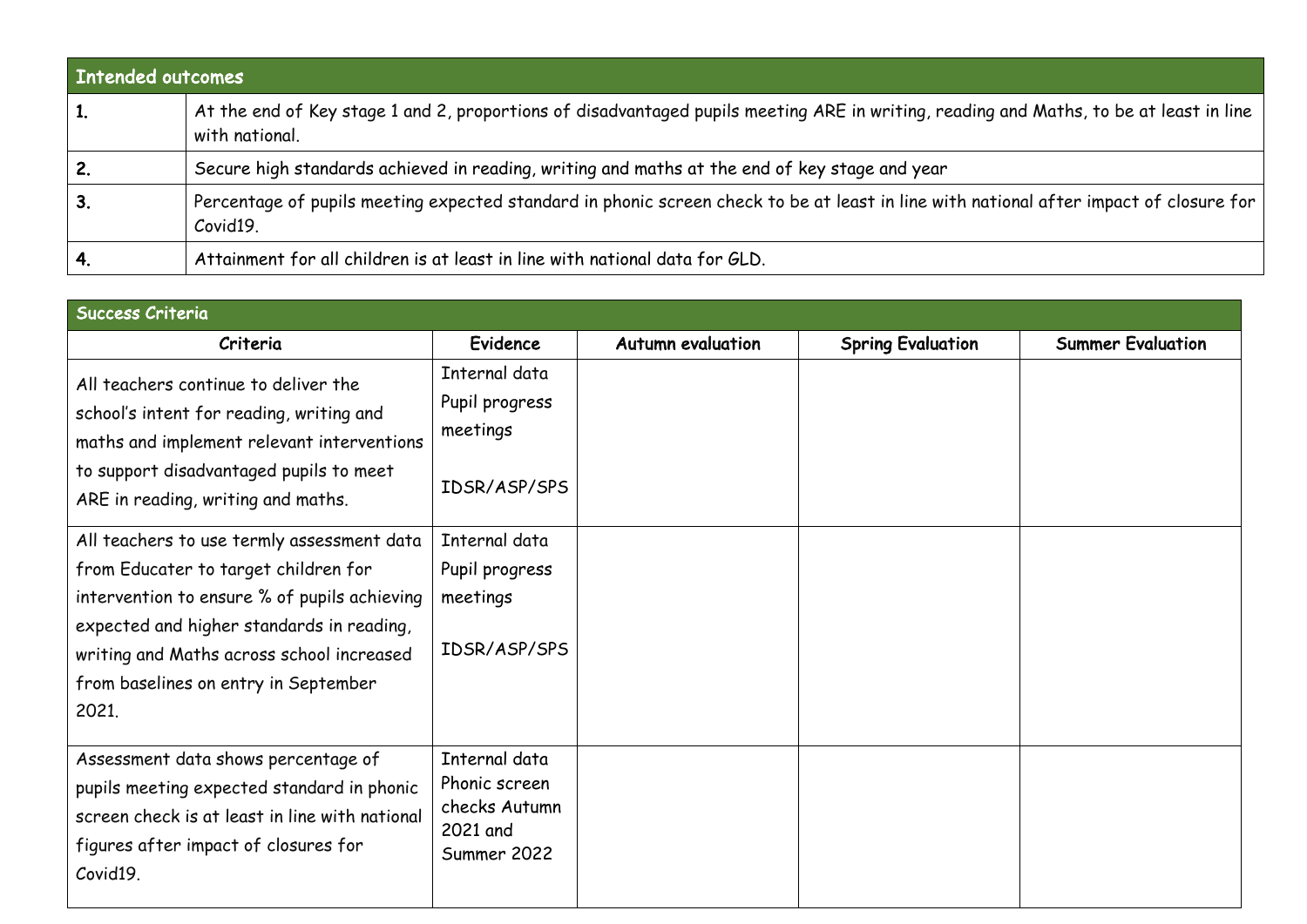| Progress in phonics is strong from           | IDSR/ASP/SPS  |  |  |
|----------------------------------------------|---------------|--|--|
| baselines in September 2021.                 |               |  |  |
|                                              |               |  |  |
| Monitoring evidence shows all children have  | Internal data |  |  |
| the opportunity to revisit and embed skills  |               |  |  |
| across all areas of learning, within a       | IDSR/ASP/SPS  |  |  |
| coherent and ambitious EYFS curriculum so    |               |  |  |
| that attainment for all children is at least |               |  |  |
| in line with national data for GLD.          |               |  |  |
|                                              |               |  |  |

|                             | Planned expenditure     |                                                              |                                            | Total budgeted cost: |             | £98,802           |                |
|-----------------------------|-------------------------|--------------------------------------------------------------|--------------------------------------------|----------------------|-------------|-------------------|----------------|
|                             | Action                  | <b>Intended</b>                                              | What is the                                | How will you         | Staff lead  | When will you     | <b>Impacts</b> |
|                             |                         | outcome                                                      | evidence and                               | ensure it is         |             | review            |                |
|                             |                         |                                                              | rationale for this                         | implemented          |             | implementation?   |                |
|                             |                         |                                                              | choice?                                    | well?                |             |                   |                |
|                             | Embed the Whitby        | Teachers have                                                | Small group                                | Pupil Progress       | RJ/EW/CM/   | December 2021     |                |
|                             | Heath Way Curriculum    | a very clear<br>understanding<br>of what gaps<br>in learning | tuition can give                           | meetings and         | Phase Leads |                   |                |
| Quality of teaching for all | alongside the Rainbow   |                                                              | up to 4 months<br>impact. (EEF<br>Toolkit) | tracking             |             | <b>March 2022</b> |                |
|                             | Recovery Curriculum     |                                                              |                                            | Evidence from        |             | <b>July 2022</b>  |                |
|                             | to address gaps in      | remain and                                                   |                                            | F&F monitoring       |             |                   |                |
|                             | learning through the    | use this to                                                  |                                            | of books             |             |                   |                |
|                             | use of additional       | inform                                                       |                                            | Pupil voice          |             |                   |                |
|                             | teachers and class      | assessments                                                  |                                            |                      |             |                   |                |
|                             | teachers to deliver     |                                                              |                                            |                      |             |                   |                |
|                             | interventions to        | Attainment                                                   |                                            |                      |             |                   |                |
|                             | groups of pupils        | for pupils in<br>line with                                   |                                            |                      |             |                   |                |
|                             | across all year groups. |                                                              |                                            |                      |             |                   |                |
|                             | Pupil progress          | national for                                                 |                                            |                      |             |                   |                |
|                             | meetings in Autumn      | reading,                                                     |                                            |                      |             |                   |                |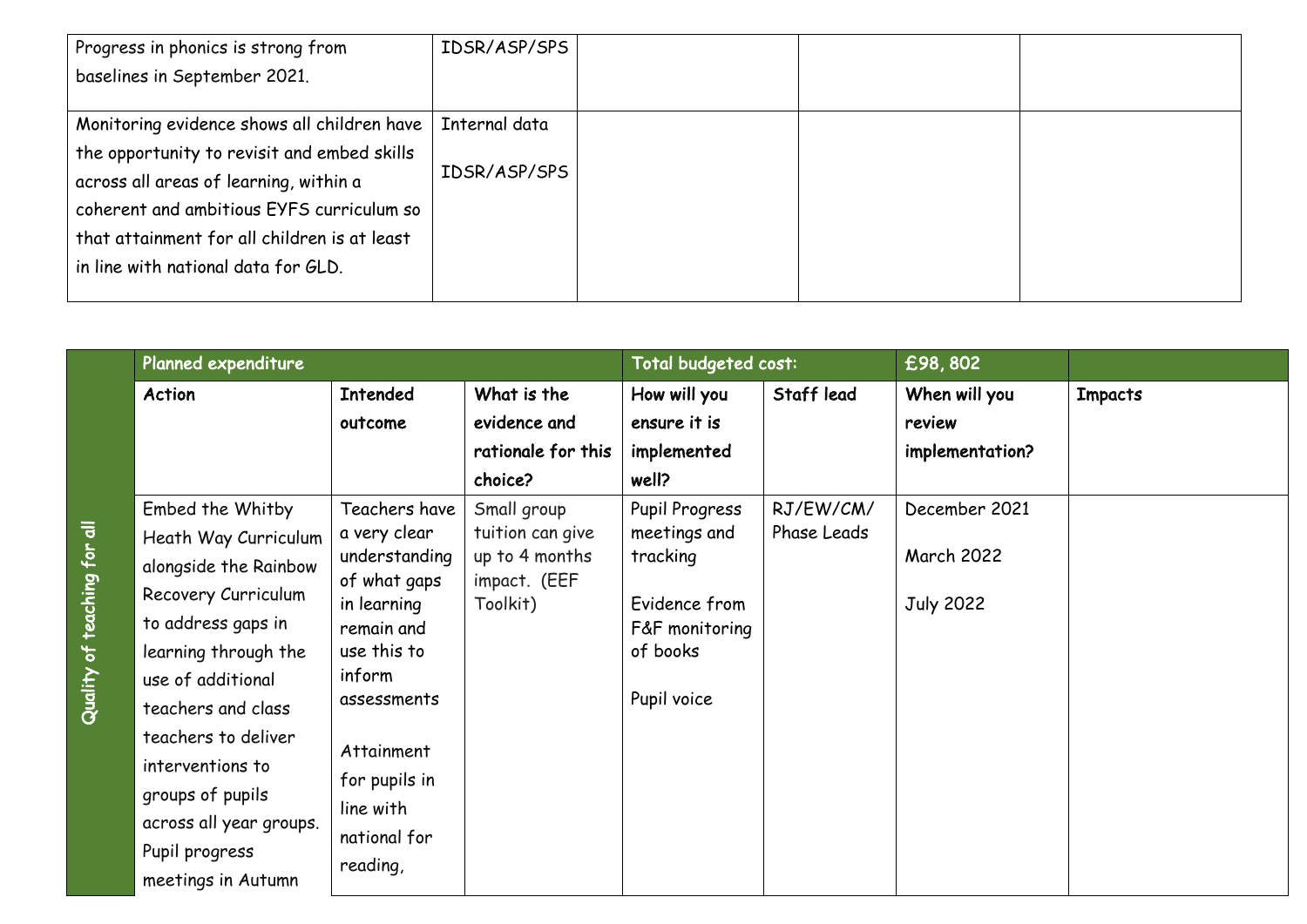| term to evaluate<br>writing and<br>children not on track<br>Maths.<br>based on return to       |  |
|------------------------------------------------------------------------------------------------|--|
|                                                                                                |  |
|                                                                                                |  |
|                                                                                                |  |
| school baselines.                                                                              |  |
| (Additional teachers:                                                                          |  |
| £98,662)                                                                                       |  |
|                                                                                                |  |
| Teachers to deliver<br>SB<br>Phonic screen<br>December 2021<br>Phonic teaching<br>Progress and |  |
| additional phonic<br>checks in Year<br>can give up to 4<br>attainment                          |  |
| teaching using RWInc<br>2 and Year 1<br>months impact<br>tracking for<br><b>March 2022</b>     |  |
| catch up sessions for<br>(EEF Toolkit)<br>to be<br>phonics across                              |  |
| children in EYFS and<br>comparable to<br>EYFS/KS1<br><b>July 2022</b>                          |  |
| KS1 to enable pupils<br>national                                                               |  |
| to catch up quickly<br>outcomes.                                                               |  |
| and stay on track to                                                                           |  |
| meet the phonic<br>Targeted                                                                    |  |
| screen check at the<br>children will                                                           |  |
| end of Autumn term in<br>have                                                                  |  |
| Year 2 and Summer<br>significantly                                                             |  |
| increased<br>term Year 1.                                                                      |  |
| (Additional teachers:<br>rates of                                                              |  |
| £98,662)<br>reading                                                                            |  |
| fluency. They                                                                                  |  |
| Beanstalk readers to<br>will be able to                                                        |  |
| support 1:1 reading<br>comprehend                                                              |  |
| for targeted children<br>reading                                                               |  |
| better as a<br>bi weekly                                                                       |  |
| result of                                                                                      |  |
| $(E330-E660)$<br>being able to                                                                 |  |
| read at pace<br>without                                                                        |  |
| spending their                                                                                 |  |
| working                                                                                        |  |
| memory                                                                                         |  |
| decoding.                                                                                      |  |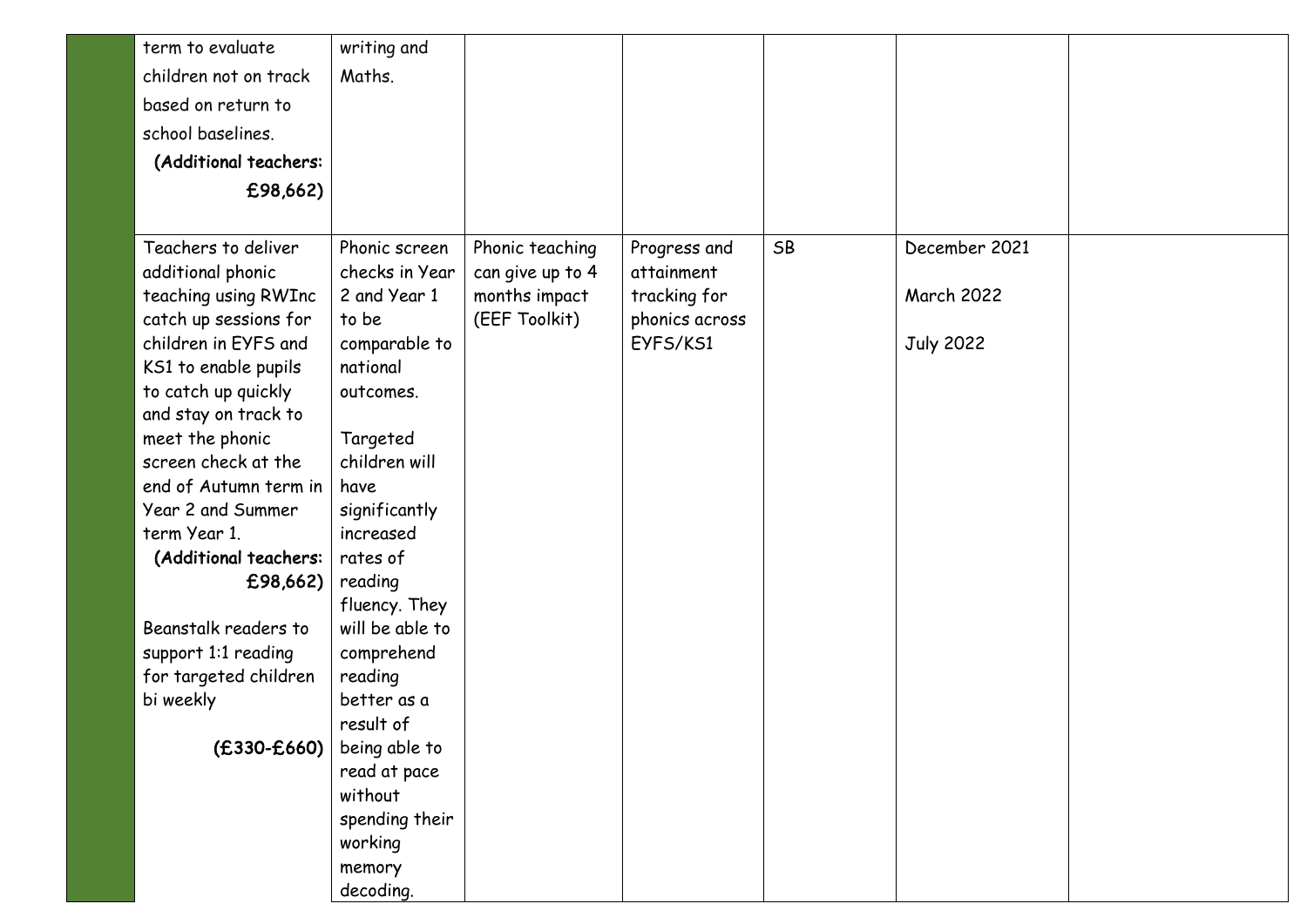|                                           | They will be             |                                  |                       |               |                   |  |
|-------------------------------------------|--------------------------|----------------------------------|-----------------------|---------------|-------------------|--|
|                                           | confident                |                                  |                       |               |                   |  |
|                                           | readers and              |                                  |                       |               |                   |  |
|                                           | dips in reading          |                                  |                       |               |                   |  |
|                                           | attainment               |                                  |                       |               |                   |  |
|                                           | will be                  |                                  |                       |               |                   |  |
|                                           | negated.                 |                                  |                       |               |                   |  |
| <b>Interventions</b>                      | Attainment in            | Small group                      | Evidence from         | Subject leads | December 2021     |  |
| delivered to ensure all                   | foundation               | tuition can give                 | F&F monitoring        |               |                   |  |
| children have the                         | subjects in              | up to 4 months<br>impact. (EEF   | of books              |               | <b>March 2022</b> |  |
| essential knowledge                       | line with                | Toolkit)                         | Pupil voice           |               | <b>July 2022</b>  |  |
| and skills for                            | reading,                 |                                  |                       |               |                   |  |
| foundation subjects                       | writing and              |                                  |                       |               |                   |  |
| taught, including                         | Maths.                   |                                  |                       |               |                   |  |
| vocabulary acquisition.                   |                          |                                  |                       |               |                   |  |
| (Additional teachers:                     |                          |                                  |                       |               |                   |  |
| £98,662)                                  |                          |                                  |                       |               |                   |  |
| Invest in a range of                      | Teachers have            | Quality targeted                 | Monitoring of         | RJ/EW/CM/P    | December 2021     |  |
| CPD opportunities,                        | the                      | CPD ensures                      | T&L against           | hase Leads    |                   |  |
| including National                        | necessarily              | consistently high                | agreed T&L            |               | <b>March 2022</b> |  |
| College's online and                      | skills and               | quality T&L                      | Handbook              |               |                   |  |
| live courses, for all                     | knowledge to             | underpinned by<br>our agreed T&L |                       |               | <b>July 2022</b>  |  |
| staff to give all<br>leaders and teachers | respond to<br>children's | Handbook                         | Learning<br>Behaviour |               |                   |  |
| the skills to respond                     | needs.                   |                                  | tracking              |               |                   |  |
| to pupils' needs across                   |                          |                                  |                       |               |                   |  |
| year groups and in                        |                          |                                  |                       |               |                   |  |
| individual classes with                   |                          |                                  |                       |               |                   |  |
| a focus on                                |                          |                                  |                       |               |                   |  |
| metacognition and                         |                          |                                  |                       |               |                   |  |
| self-regulation linked                    |                          |                                  |                       |               |                   |  |
| to our tracking of and                    |                          |                                  |                       |               |                   |  |
| the teaching of                           |                          |                                  |                       |               |                   |  |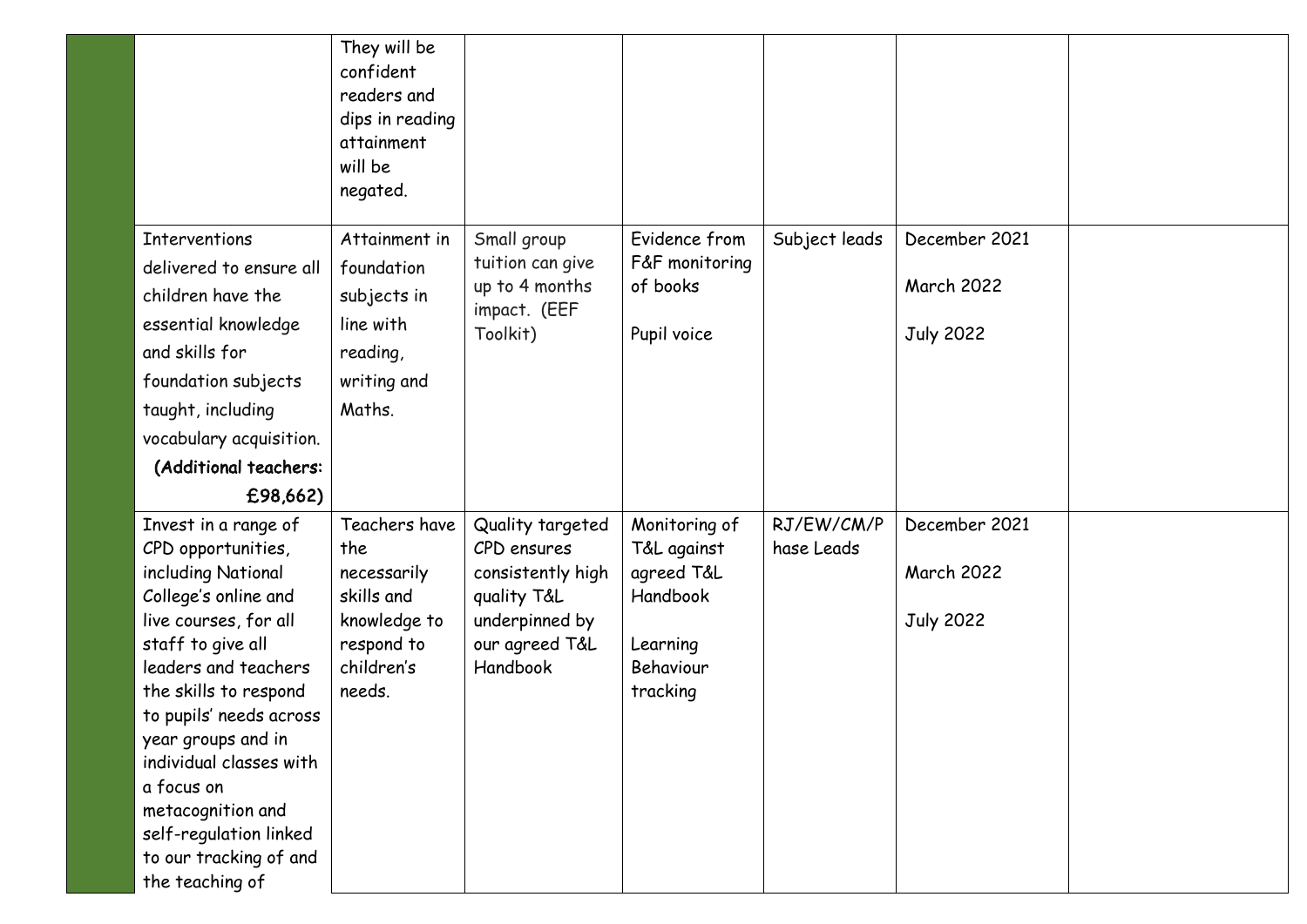| positive Learning<br>Behaviours for all<br>children. |                |                   |              |          |                   |  |
|------------------------------------------------------|----------------|-------------------|--------------|----------|-------------------|--|
| £850 annual                                          |                |                   |              |          |                   |  |
| subscription                                         |                |                   |              |          |                   |  |
| Further develop CPD                                  | TAs to         | Quality targeted  | Intervention | CM/Phase | December 2021     |  |
| plan for TAs and                                     | continue to    | CPD ensures       | tracking.    | Leads    |                   |  |
| deliver training in                                  | develop skills | consistently high |              |          | <b>March 2022</b> |  |
| house for areas such                                 | and subject    | quality T&L       |              |          |                   |  |
| as marking and                                       | knowledge to   | underpinned by    |              |          | <b>July 2022</b>  |  |
| feedback,                                            | support the    | our agreed T&L    |              |          |                   |  |
| metacognition and                                    | class teacher  | Handbook          |              |          |                   |  |
| self-regulation.                                     | and deliver    |                   |              |          |                   |  |
| Develop subject                                      | high quality   |                   |              |          |                   |  |
| knowledge for                                        | interventions. |                   |              |          |                   |  |
| teaching of writing.                                 |                |                   |              |          |                   |  |
|                                                      |                |                   |              |          |                   |  |

| Planned expenditure                           |                    |                                    | Total budgeted cost:       |               | £1,678            |                |
|-----------------------------------------------|--------------------|------------------------------------|----------------------------|---------------|-------------------|----------------|
| Action                                        | <b>Intended</b>    | What is the                        | How will you               | Staff lead    | When will you     | <b>Impacts</b> |
|                                               | outcome            | evidence and                       | ensure it is               |               | review            |                |
|                                               |                    | rationale for this                 | implemented                |               | implementation?   |                |
|                                               |                    | choice?                            | well?                      |               |                   |                |
| Third Space 1:1 Maths<br>Tuition for targeted | Attainment<br>gaps | Small group<br>tuition can give up | Training for<br>key staff. | ABur/CM/EW/RA | December 2021     |                |
| Y5/6 children supports                        | narrowed in        | to 4 months                        |                            |               | <b>March 2022</b> |                |
| those identified                              | key skills in      | impact. (EEF                       | Pre                        |               |                   |                |
| children in reinforcing                       | Maths for          | Toolkit)                           | intervention               |               | <b>July 2022</b>  |                |
| their understanding of                        | targeted           |                                    | and post                   |               |                   |                |
| basic maths skills and                        | children           |                                    | intervention               |               |                   |                |
| application of number.                        |                    |                                    | assessments.               |               |                   |                |
|                                               |                    |                                    |                            |               |                   |                |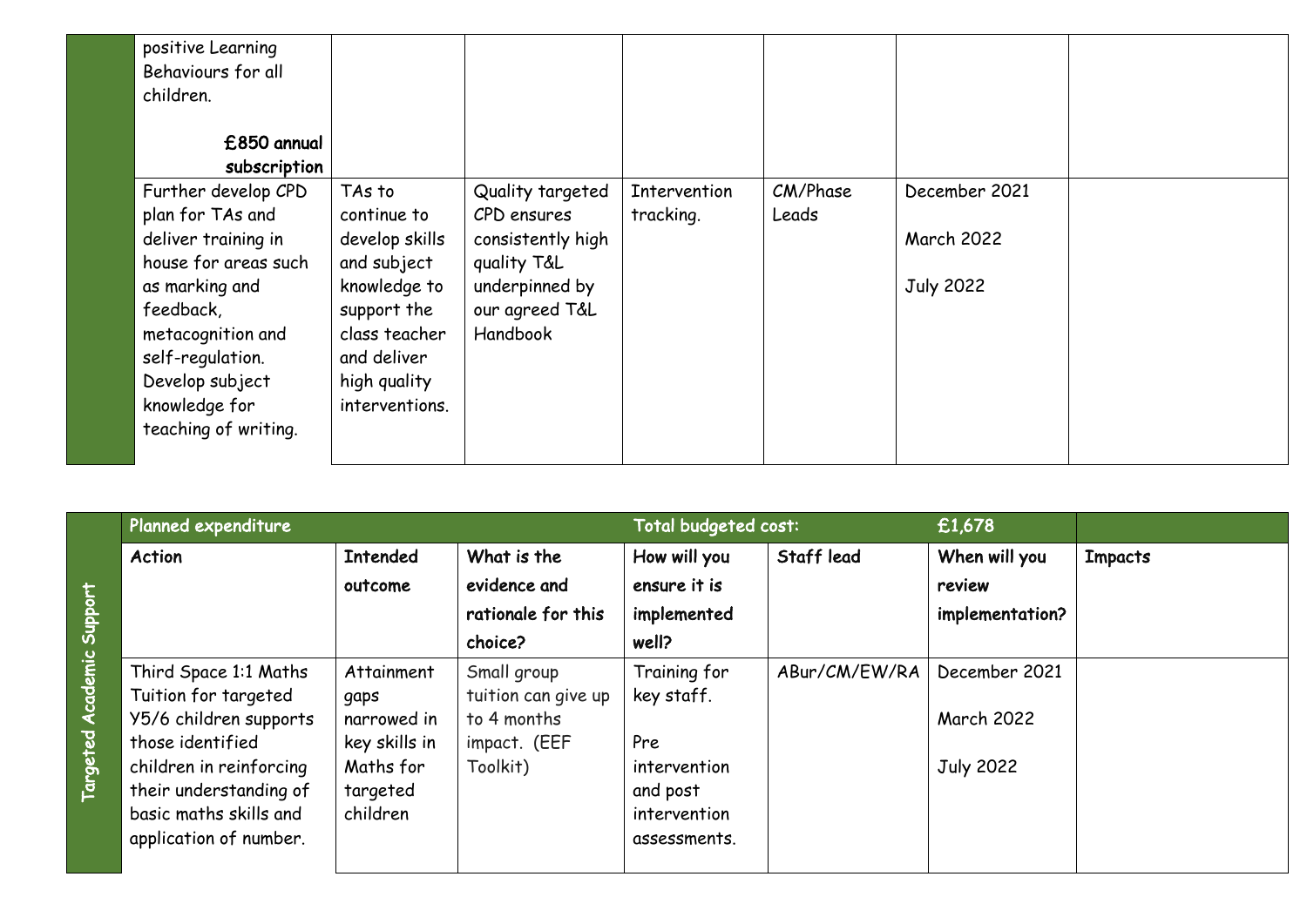| IDL Numeracy for low      | Attainment      | Trial session        | Pre            | CM          | <b>March 2022</b> |  |
|---------------------------|-----------------|----------------------|----------------|-------------|-------------------|--|
| attaining children in Key | gaps            | demonstrated         | intervention   |             |                   |  |
| Stage 2. Supporting       | narrowed in     | positive impact of   | and post       |             | <b>July 2022</b>  |  |
| progression and           | key skills      | improved test        | intervention   |             |                   |  |
| confidence of basic       | within Maths    | schools, pupil voice | assessments.   |             |                   |  |
| numeracy skills through   | and English     | feedback             |                |             |                   |  |
| interactive activities    | for Low         | evidenced good       | Pupil Progress |             |                   |  |
| based on their assessed   | attaining       | engagement and       | meetings and   |             |                   |  |
| level of need. Access     | children in     | impact.              | tracking       |             |                   |  |
| built into daily Target   | KS <sub>2</sub> |                      |                |             |                   |  |
| Time.                     |                 |                      | Pupil Voice    |             |                   |  |
| £279                      |                 | Evaluation of        |                |             |                   |  |
| IDL Literacy for low      |                 | reading and          | Reading and    |             |                   |  |
| attaining children in Key |                 | spelling             | Spelling Ages  |             |                   |  |
| Stage 2. Supporting       |                 | attainment gaps.     | taken at least |             |                   |  |
| progression and           |                 |                      | termly on IDL. |             |                   |  |
| confidence of basic       |                 |                      |                |             |                   |  |
| Literacy skills through   |                 |                      |                |             |                   |  |
| interactive activities    |                 |                      |                |             |                   |  |
| based on their assessed   |                 |                      |                |             |                   |  |
| level of need. Focus on   |                 |                      |                |             |                   |  |
| spelling and reading.     |                 |                      |                |             |                   |  |
| Access built into daily   |                 |                      |                |             |                   |  |
| Target Time.              |                 |                      |                |             |                   |  |
| £279                      |                 |                      |                |             |                   |  |
| First 4 Maths Step Up     | Attainment      | Support TAs in       | Pupil Progress | EW/CarW/RA/ | December 2021     |  |
| to Year 6 resource for    | gaps            | delivering           | meetings and   | ABur/AW     |                   |  |
| Y6. Online 24 session     | narrowed in     | intervention         | tracking       |             | <b>March 2022</b> |  |
| programme for Year 6.     | key skills on   | sessions that        |                |             |                   |  |
|                           | Maths for       | develop children's   | Evidence from  |             | <b>July 2022</b>  |  |
| £400                      | Y6 children     | understanding of     | F&F monitoring |             |                   |  |
|                           |                 | the key concepts     | of books       |             |                   |  |
|                           |                 | of number from       |                |             |                   |  |
|                           |                 | the Year 5/6         | Pupil voice    |             |                   |  |
|                           |                 | curriculum to        |                |             |                   |  |
|                           |                 | address gaps so      |                |             |                   |  |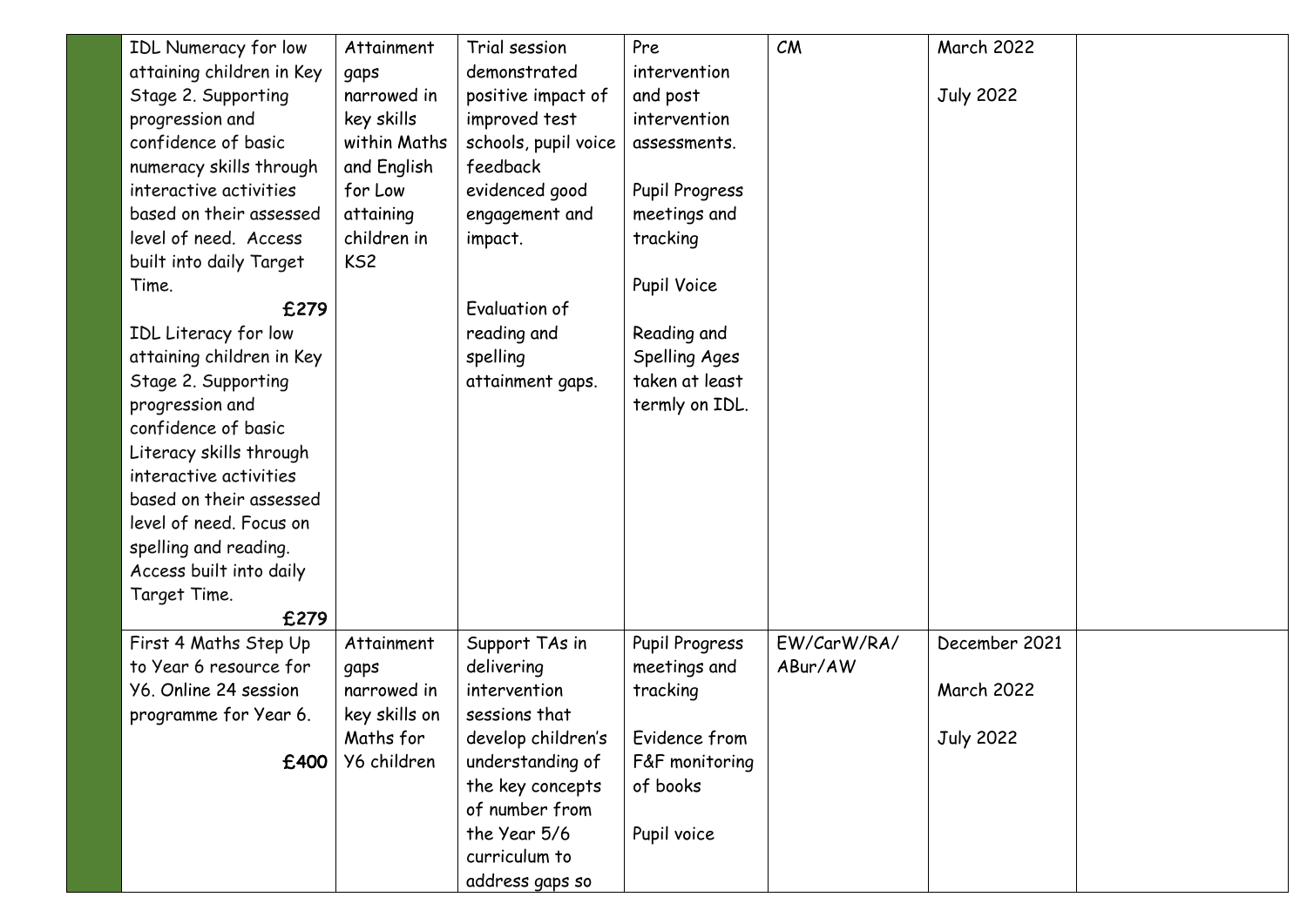|                      |               | that they cover     |                |         |                   |  |
|----------------------|---------------|---------------------|----------------|---------|-------------------|--|
|                      |               | number content      |                |         |                   |  |
|                      |               | with confidence.    |                |         |                   |  |
| Pathways to Progress | Attainment    | Small group         | Pupil Progress | RJ/ABur | December 2021     |  |
| £720                 | gaps          | tuition can give up | meetings and   |         |                   |  |
|                      | narrowed in   | to 4 months         | tracking       |         | <b>March 2022</b> |  |
|                      | key skills in | impact. (EEF        |                |         |                   |  |
|                      | writing for   | Toolkit)            | Evidence from  |         | <b>July 2022</b>  |  |
|                      | targeted      |                     | F&F monitoring |         |                   |  |
|                      | children      | Teachers/support    | of books       |         |                   |  |
|                      |               | TAs in delivering   |                |         |                   |  |
|                      |               | intervention        | Pupil voice    |         |                   |  |
|                      |               | sessions that       |                |         |                   |  |
|                      |               | develop children's  |                |         |                   |  |
|                      |               | understanding of    |                |         |                   |  |
|                      |               | the key concepts    |                |         |                   |  |
|                      |               | in writing to       |                |         |                   |  |
|                      |               | address gaps so     |                |         |                   |  |
|                      |               | that they cover     |                |         |                   |  |
|                      |               | in-class content    |                |         |                   |  |
|                      |               | with confidence.    |                |         |                   |  |
|                      |               |                     |                |         |                   |  |

|              | Planned expenditure     |                 |                    | Total budgeted cost: |                | £7,900            |                |
|--------------|-------------------------|-----------------|--------------------|----------------------|----------------|-------------------|----------------|
|              | <b>Action</b>           | <b>Intended</b> | What is the        | How will you ensure  | Staff lead     | When will you     | <b>Impacts</b> |
|              |                         | outcome         | evidence and       | it is implemented    |                | review            |                |
|              |                         |                 | rationale for this | well?                |                | implementation?   |                |
| ategies      |                         |                 | choice?            |                      |                |                   |                |
| Sfr          | Seesaw used for online, | All children    | Evaluation of      | Daily logs on CPOMS  | RJ/EW/CM/      | December 2021     |                |
| $\mathbf{r}$ | remote learning for all | are able to     | remote learning    |                      | Phase          |                   |                |
|              | pupils across the       | access          | offer during       | Weekly monitoring -  | Leads/Learning | <b>March 2022</b> |                |
|              | school. Introduced      | education       | partial school     | Phase Leads          | Mentors        | <b>July 2022</b>  |                |
|              | Autumn term 2020 to     | remotely        | closure in         |                      |                |                   |                |
|              | ensure children, staff  | when            | Spring/Summer      |                      |                |                   |                |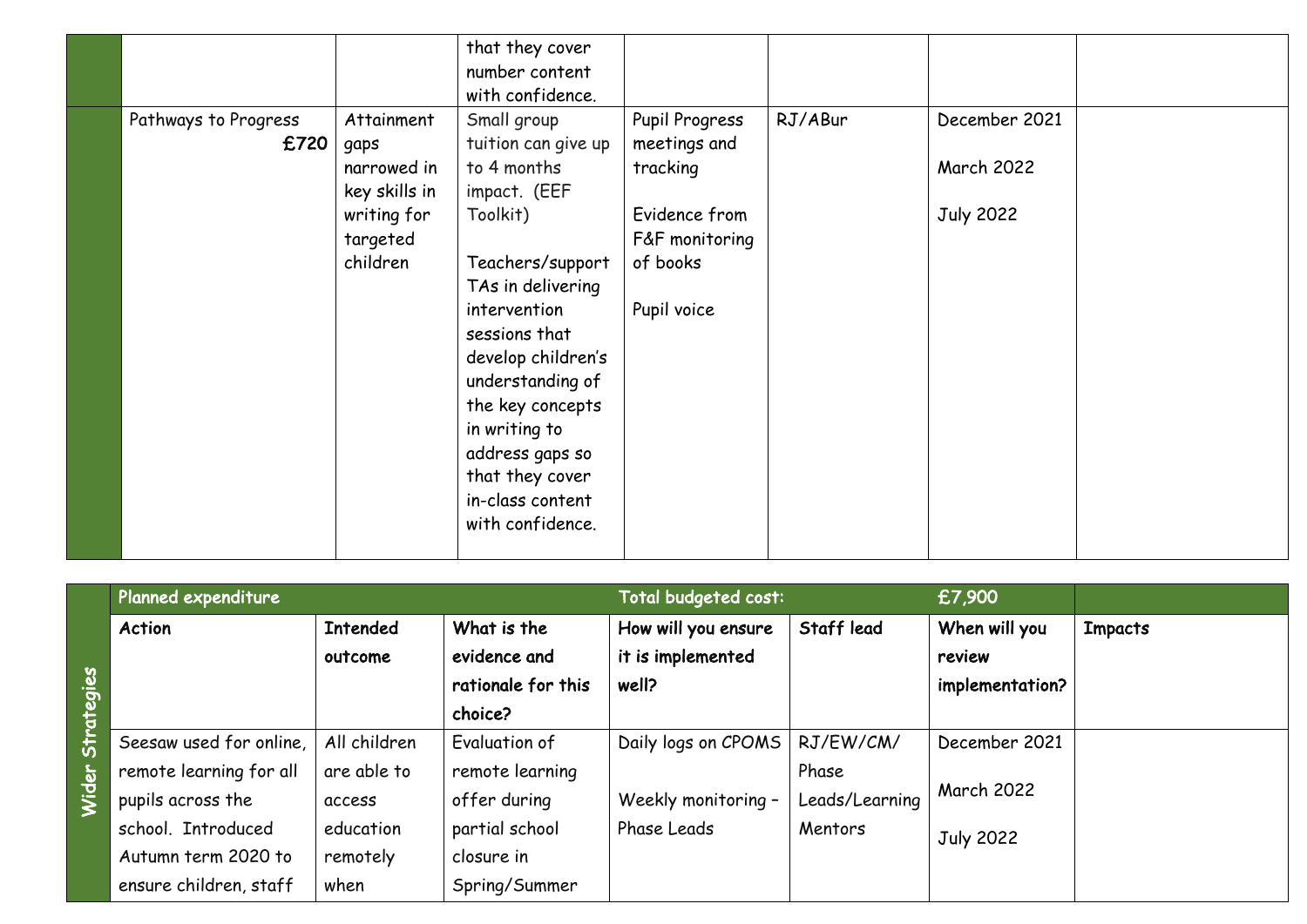| and parents/carers                          | isolating/not | 2020 indicates a  | Bi weekly SLT       |  |  |
|---------------------------------------------|---------------|-------------------|---------------------|--|--|
| become familiar with                        | in school so  | need to ensure    | monitoring/meetings |  |  |
| this for use for any                        | that          | daily video       |                     |  |  |
| bubble/school closure                       | outcomes for  | contact and T&L   |                     |  |  |
| moving forward.                             | pupils are    | for all children. |                     |  |  |
|                                             | maintained    |                   |                     |  |  |
| Home-learning                               |               | The use of S&W    |                     |  |  |
| opportunities will not                      |               | calls during      |                     |  |  |
| always require parents                      |               |                   |                     |  |  |
| to engage with the<br>activities, affording |               |                   |                     |  |  |
| the children greater                        |               |                   |                     |  |  |
| independence and                            |               |                   |                     |  |  |
| increasing the                              |               |                   |                     |  |  |
| likelihood that                             |               |                   |                     |  |  |
| parents/carers can                          |               |                   |                     |  |  |
| sustain home-learning.                      |               |                   |                     |  |  |
| £2,800                                      |               |                   |                     |  |  |
|                                             |               |                   |                     |  |  |
| Ensure engagement                           |               |                   |                     |  |  |
| with school from all                        |               |                   |                     |  |  |
| children self isolating                     |               |                   |                     |  |  |
| (or not in school due to                    |               |                   |                     |  |  |
| school closure) is high                     |               |                   |                     |  |  |
| through the use of                          |               |                   |                     |  |  |
| daily contact via                           |               |                   |                     |  |  |
| Seesaw from teachers,                       |               |                   |                     |  |  |
| safe and well calls and                     |               |                   |                     |  |  |
| Phase Lead check calls                      |               |                   |                     |  |  |
| as needed.                                  |               |                   |                     |  |  |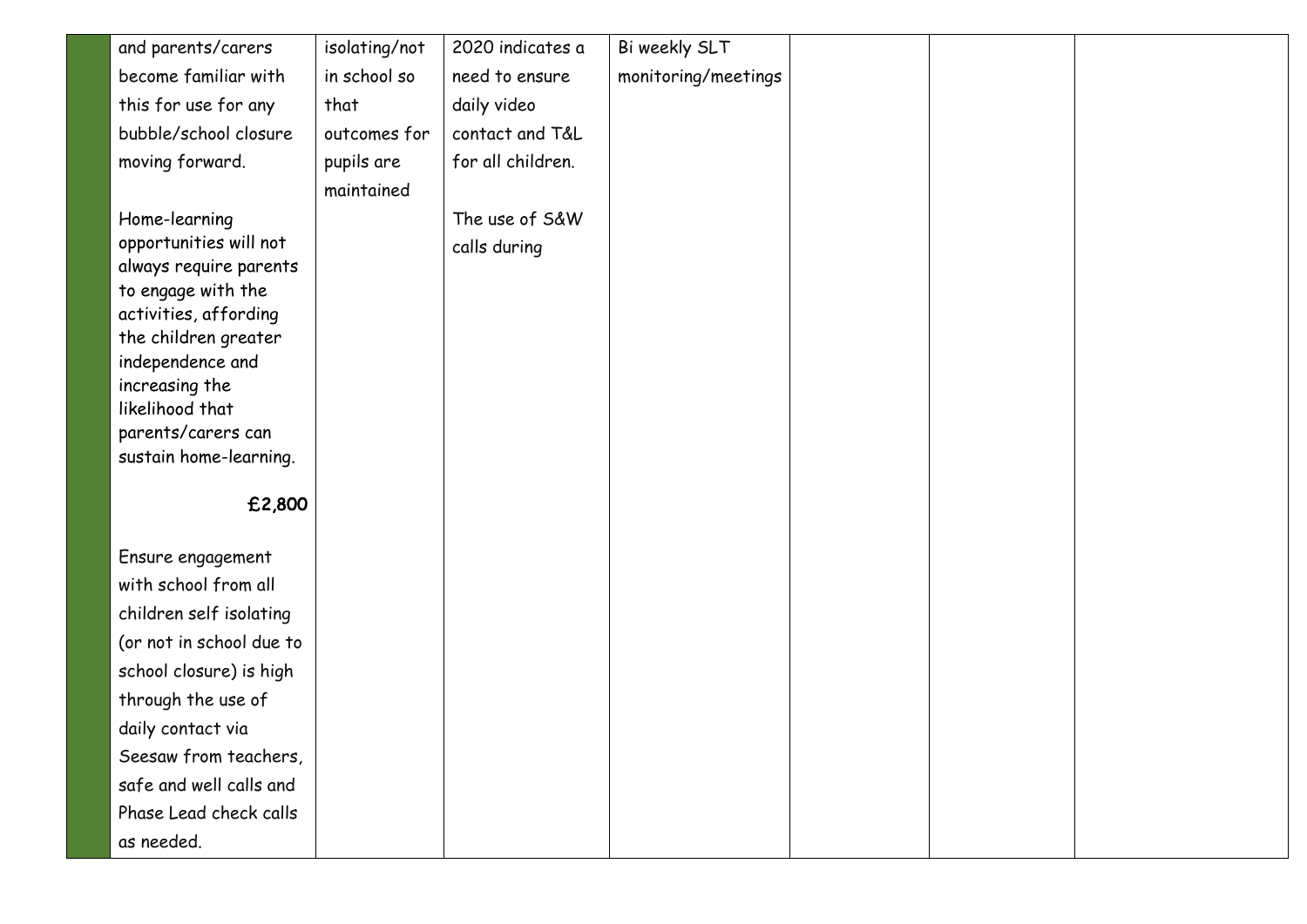| To further develop our | Social and              | Support given                    | Learning Behaviour  | GB/EA     | December 2021     |  |
|------------------------|-------------------------|----------------------------------|---------------------|-----------|-------------------|--|
| PSHE/EHWB provision    | emotional               | focusing on social               | tracking            |           |                   |  |
| across school.         | needs of all            | and emotional                    | Evidence from F&F   |           | <b>March 2022</b> |  |
|                        | children are            | learning can give                | monitoring of books |           | <b>July 2022</b>  |  |
| Timetabled quality     | met so that             | moderate impact                  |                     |           |                   |  |
| well-being initiatives | outcomes at             | with moderate                    | Pupil voice         |           |                   |  |
| across school through  | EOKS are in             | costs with +4                    |                     |           |                   |  |
| the use of My Happy    | line with               | months progress                  |                     |           |                   |  |
| Mind and the WHPS      | national                | (EEF Toolkit).                   |                     |           |                   |  |
| Rainbow Recovery       | averages.               |                                  |                     |           |                   |  |
| Curriculum             |                         |                                  |                     |           |                   |  |
| £5,500                 |                         |                                  |                     |           |                   |  |
| Children will have     | All classes             | Support given                    | Outdoor planning    | RJ/NO/EW/ | <b>March 2022</b> |  |
| access to high quality | will have               | focusing on social               |                     | CTs       |                   |  |
| outdoor learning which | regular                 | and emotional                    | Outdoor learning    |           | <b>July 2022</b>  |  |
| will be engaging and   | opportunity             | learning can give                | monitoring          |           |                   |  |
| offer the opportunity  | to learn                | moderate impact                  |                     |           |                   |  |
| to apply skills across | outside the             | with moderate                    | Pupil voice         |           |                   |  |
| the curriculum.        | classroom<br>across the | costs with +4<br>months progress |                     |           |                   |  |
|                        | curriculum.             | (EEF Toolkit).                   |                     |           |                   |  |
|                        |                         | This will have a                 |                     |           |                   |  |
|                        | There will be           | positive impact on               |                     |           |                   |  |
|                        | opportunity             | wellbeing.                       |                     |           |                   |  |
|                        | for all classes         |                                  |                     |           |                   |  |
|                        | from Y1-6 to            |                                  |                     |           |                   |  |
|                        | complete                |                                  |                     |           |                   |  |
|                        | Forest                  |                                  |                     |           |                   |  |
|                        | Schools                 |                                  |                     |           |                   |  |
|                        | sessions with           |                                  |                     |           |                   |  |
|                        | a FS                    |                                  |                     |           |                   |  |
|                        | specialist              |                                  |                     |           |                   |  |
|                        | (Anthony                |                                  |                     |           |                   |  |
|                        | Hadfield).              |                                  |                     |           |                   |  |